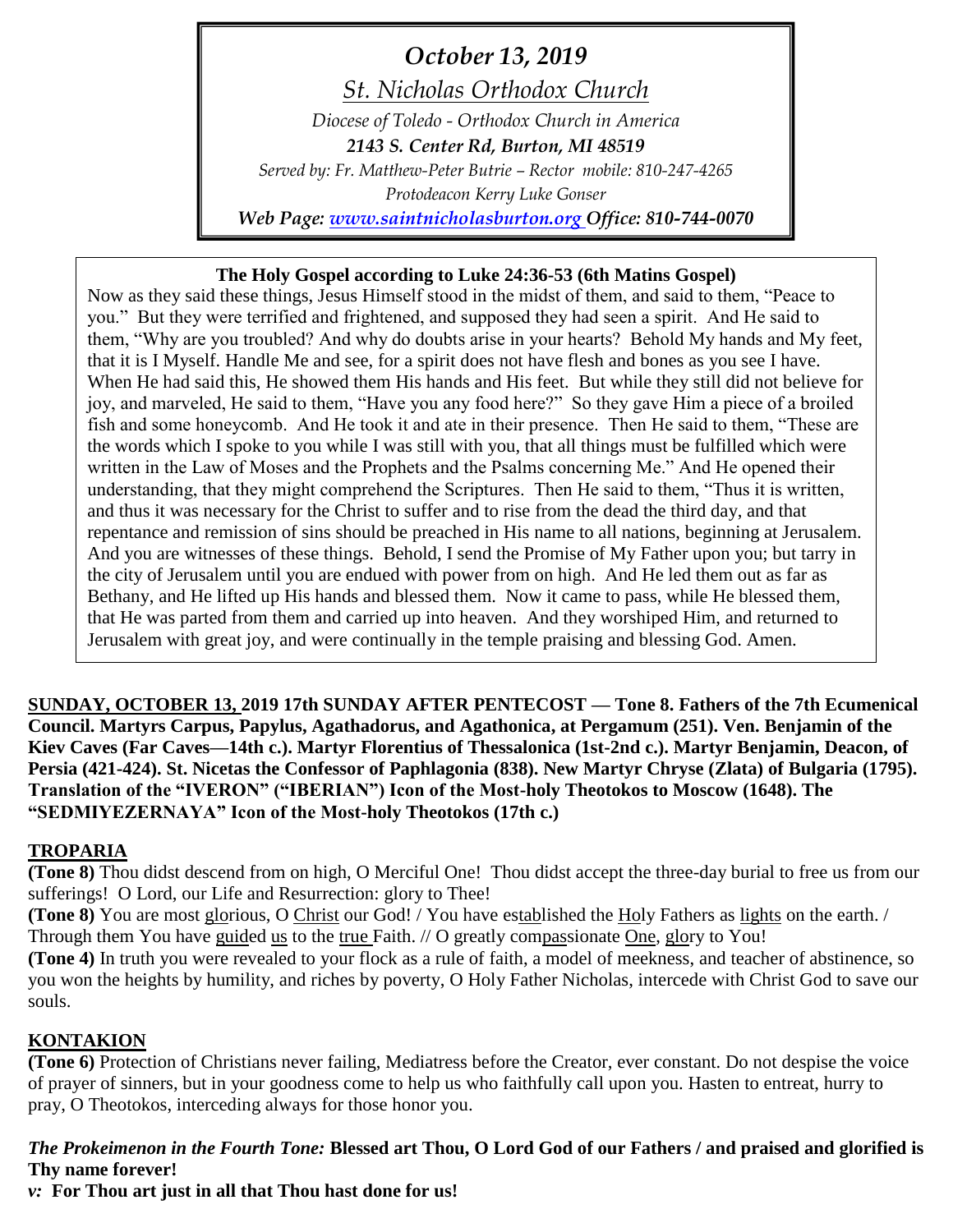**THE EPISTLE OF THE APOSTLE PAUL TO TITUS (3:8-15)** *Titus, my son*: The saying is sure. I desire you to insist on these things, so that those who have believed in God may be careful to apply themselves to good deeds; these are excellent and profitable to men. But avoid stupid controversies, genealogies, dissensions, and quarrels over the law, for they are unprofitable and futile. As for a man who is factious, after admonishing him once or twice, have nothing more to do with him, knowing that such a person is perverted and sinful; he is self-condemned. When I send Artemas or Tychicus to you, do your best to come to me at Nicopolis, for I have decided to spend the winter there. Do your best to speed Zenas the lawyer and Apollos on their way; see that they lack nothing. And let our people learn to apply themselves to good deeds, so as to help cases of urgent need, and not to be unfruitful. All who are with me send greetings to you. Greet those who love us in the faith. Grace be with you all.

### *Alleluia, Tone 1*

*v.* **The Lord, the God of gods, speaks and summons the earth from the rising of the sun to its setting.** *v.* **Gather to Me, My venerable ones, who made a covenant with Me by sacrifice.**

**THE HOLY GOSPEL ACCORDING TO LUKE (8:5-15)** At that time Jesus told the crowd this parable: "A sower went out to sow his seed; and as he sowed, some fell along the path, and was trodden under foot, and the birds of the air devoured it. And some fell on the rock; and as it grew up, it withered away, because it had no moisture. And some fell among thorns; and the thorns grew with it and choked it. And some fell into good soil and grew, and yielded a hundredfold." As he said this, he called out, "He who has ears to hear, let him hear." And when his disciples asked him what this parable meant, he said, "To you it has been given to know the secrets of the kingdom of God; but for others they are in parables, so that seeing they may not see, and hearing they may not understand. Now the parable is this: The seed is the word of God. The ones along the path are those who have heard; then the devil comes and takes away the word from their hearts, that they may not believe and be saved. And the ones on the rock are those who, when they hear the word, receive it with joy; but these have no root, they believe for a while and in time of temptation fall away. And as for what fell among the thorns, they are those who hear, but as they go on their way they are choked by the cares and riches and pleasures of life, and their fruit does not mature. And as for that in the good soil, they are those who, hearing the word, hold it fast in an honest and good heart, and bring forth fruit with patience."

**COMMUNION HYMN** Praise the Lord from the heavens! Praise Him in the highest! Alleluia, Alleluia, Alleluia!

#### **From the Martyrdom of St. Polycarp (ca. 167 AD)**

They did not nail him (Polycarp) then, but simply bound him. And he, placing his hands behind him, and being bound like a distinguished ram taken out of a great flock for [sacrifice,](http://www.newadvent.org/cathen/13309a.htm) and prepared to be an acceptable burnt-offering unto [God,](http://www.newadvent.org/cathen/06608a.htm) looked up to heaven, and said,

O Lord God Almighty, the Father of your beloved and blessed Son [Jesus Christ,](http://www.newadvent.org/cathen/08374c.htm) by whom we have received the [knowledge](http://www.newadvent.org/cathen/08673a.htm) of You, the [God](http://www.newadvent.org/cathen/06608a.htm) of [angels](http://www.newadvent.org/cathen/01476d.htm) and powers, and of every creature, and of the whole race of the righteous who live before You, I give You thanks that You have counted me worthy of this day and this hour, that I should have a part in the number of Your [martyrs,](http://www.newadvent.org/cathen/09736b.htm) in the cup of your [Christ,](http://www.newadvent.org/cathen/08374c.htm) to the resurrection of [eternal](http://www.newadvent.org/cathen/05551b.htm) life, both of [soul](http://www.newadvent.org/cathen/14153a.htm) and body, through the incorruption [imparted] by the [Holy Spirit.](http://www.newadvent.org/cathen/07409a.htm) Among whom may I be accepted this day before You as a fat and acceptable [sacrifice,](http://www.newadvent.org/cathen/13309a.htm) according as You, the ever-truthful [God,](http://www.newadvent.org/cathen/06608a.htm) have foreordained, have revealed beforehand to me, and now have fulfilled. Wherefore also I praise You for all things, I bless You, I glorify You, along with the everlasting and heavenly [Jesus Christ,](http://www.newadvent.org/cathen/08374c.htm) Your beloved [Son,](http://www.newadvent.org/cathen/14142b.htm) with whom, to You, and the [Holy Spirit,](http://www.newadvent.org/cathen/07409a.htm) be [glory](http://www.newadvent.org/cathen/06585a.htm) both now and to all coming ages. [Amen.](http://www.newadvent.org/cathen/01407b.htm)

October 13, 2019

# ဆို့ပြီးဝ သို့ဖြင့် ဝတ္ထိုင် ဝတ္ထိုင် ဝတ္ထိုင် ဝတ္ထိုင် ဝတ္ထိုင် ဝတ္ထိုင် ဝတ္ထိုင် ဝတ္ထိုင် ဝတ္ထိုင် **CANDLE INTENTIONS FOR THE HEALTH AND BLESSINGS OF**

Anna Branoff, Angelo Popoff, Jo & Pete Sredich, Bob Edwards, Hannah, Calvin Conrad, Phil Brown & Connie Maxim Adams family Health for Phil, Angelo, Mary, Les, Calvin & Connie Dorothy Goodman<br>
Mary, Angelo, Helen & Alex<br>
Alex & Magda Popoff Mary, Angelo, Helen & Alex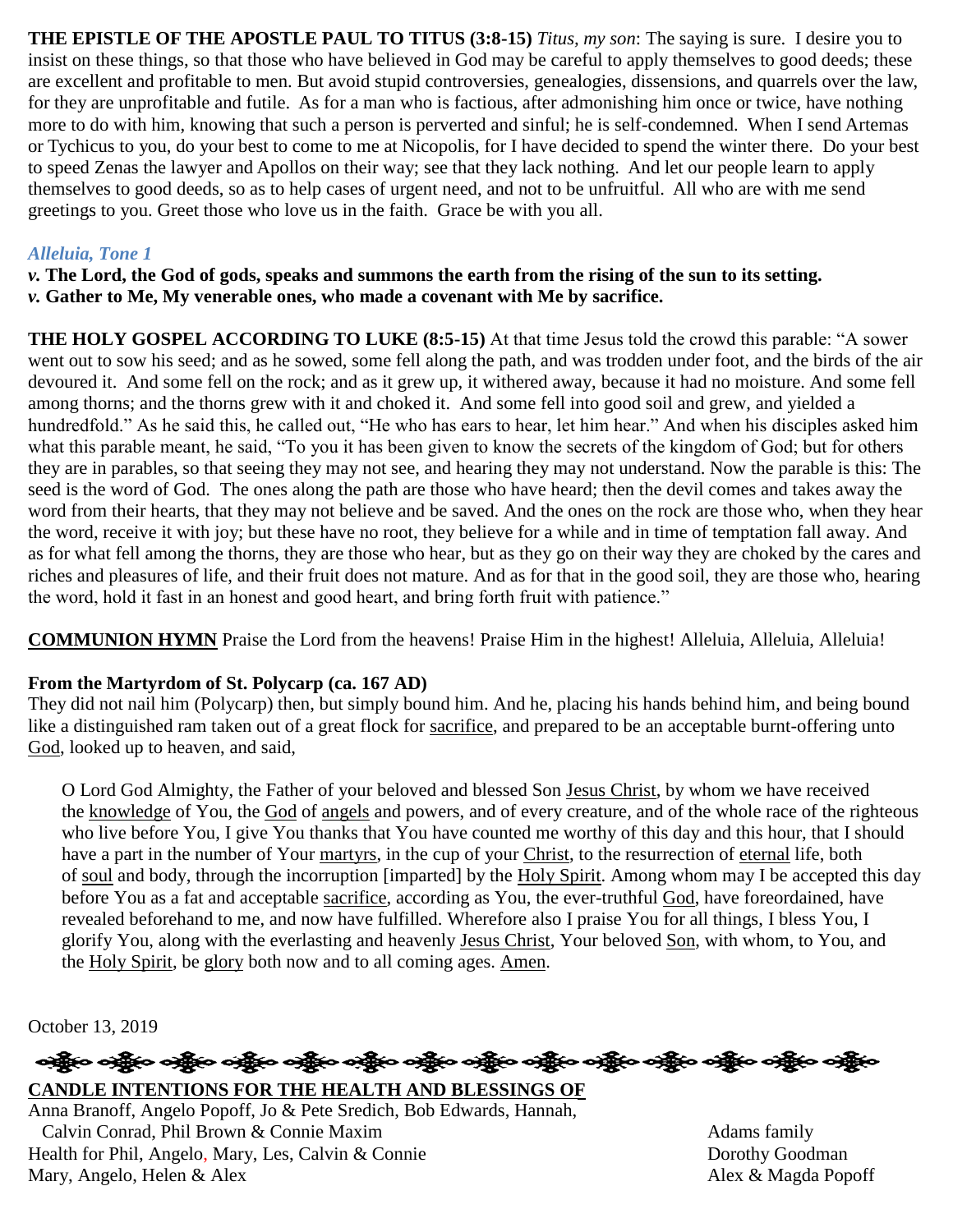Good health to Helen & Angelo Popoff Angelo & Christine Good health to Phil Brown Angelo & Christine God's blessings for good health to all of our grandkids  $\&$  their parents Angelo  $\&$  Christine God's blessings on my new great grandson, Jayce Taylor Allison Connie Maxim

#### **CANDLE INTENTIONS FOR BLESSED REPOSE**

Peter Popoff Alex & Magda Popoff Blessed Repose for Andrew Panoff, Tom Branoff, John, Rose & Mike Goodman, Cheryl Ellis & Dr. George Politis Angelo & Christine

ခရွို့လ ခရွို့လ ခရွို့လ ခရွို့လ ခရွို့လ ခရွို့လ ခရွို့လ ခရွို့လ ခရွို့လ ခရွို့လ ခရွို့လ ခရွို့လ ခရွို့လ ခရွို့လ

**WELCOME** all our friends and visitors. Please join us in our fellowship hall.

**COFFEE & DONUTS** are provided today by Ellyn & Michael Serra and Connie Maxim in honor of Jayce Taylor Allison (6 wks.- born on Sept.  $6<sup>th</sup>$ ) and for continued good health for the family. Jayce is Ellyn & Michael's grandson and Connie is his great grandmother,.

**THE BEGINNING & THE END** Fr. Gabriel will be giving a lecture series about creation, giving an Orthodox understanding of creation and the end of the world. The classes will be at St. Mary Magdalene Oct. 16, 23, 30 & Nov. 6 at 6:30. Archbishop Alexander will be the speaker for the last session on Nov.  $6<sup>th</sup>$ . More details are on the flyer in the parish hall.

**THE ANNUAL ELECTION** will take place on Sunday, November 3<sup>rd</sup>. As of today the nominees for parish council are: Paul Brayan, Phil Brown, Ian Price, Bob Steiner. The nominees for auditor are Lucy Hogg & Cathy Steiner. If your name is listed above and you do not wish to run for the parish council please call the parish office at 810-744- 0070.

 \*To vote you must have submitted a pledge card & received confession and communion with the past year. Absentee ballots will be available in the office on October  $21^{st}$ .

**COFFE HOUR** volunteers are needed. There is a signup sheet outside the kitchen window. Please commit to helping out so we can continue having this social time together.

#### **OUR CHARITY MINISTRIES**

**HOPE IN A BOX** is collecting toothpaste & toothbrushes for the month of October. Place the items in the blue box in the hall. Catholic Charities Community Closet will distribute the items.

**FOOD DRIVE** Place non-perishable food items in the other blue box in the hall.

**SOCKTOBER!** During Socktober we encourage donations of warms socks of all sorts. We will also begin distributing coats and winter gear in October.

**RIGHT TO LIFE** Their annual benefit dinner is October 15<sup>th</sup>, 6:30 pm at Captain's Club Woodfield in Grand Blanc. The guest speaker is Dr. David Russell. The cost is \$20 student, \$35 individual & \$250 for a table of 8. For more information contact Fran Schihl at 810-694-5079 or franschihl@comcast.net.

SALAD LUNCHEON at Assumption on Thursday, Oct. 24<sup>th</sup>, 11:30-1:30. There will also appetizers & a bake sale.

**TRUNK OR TREAT** will be hosted by Assumption October  $26<sup>th</sup> 6$  pm-8 pm. See the flyer in the parish hall for more information.